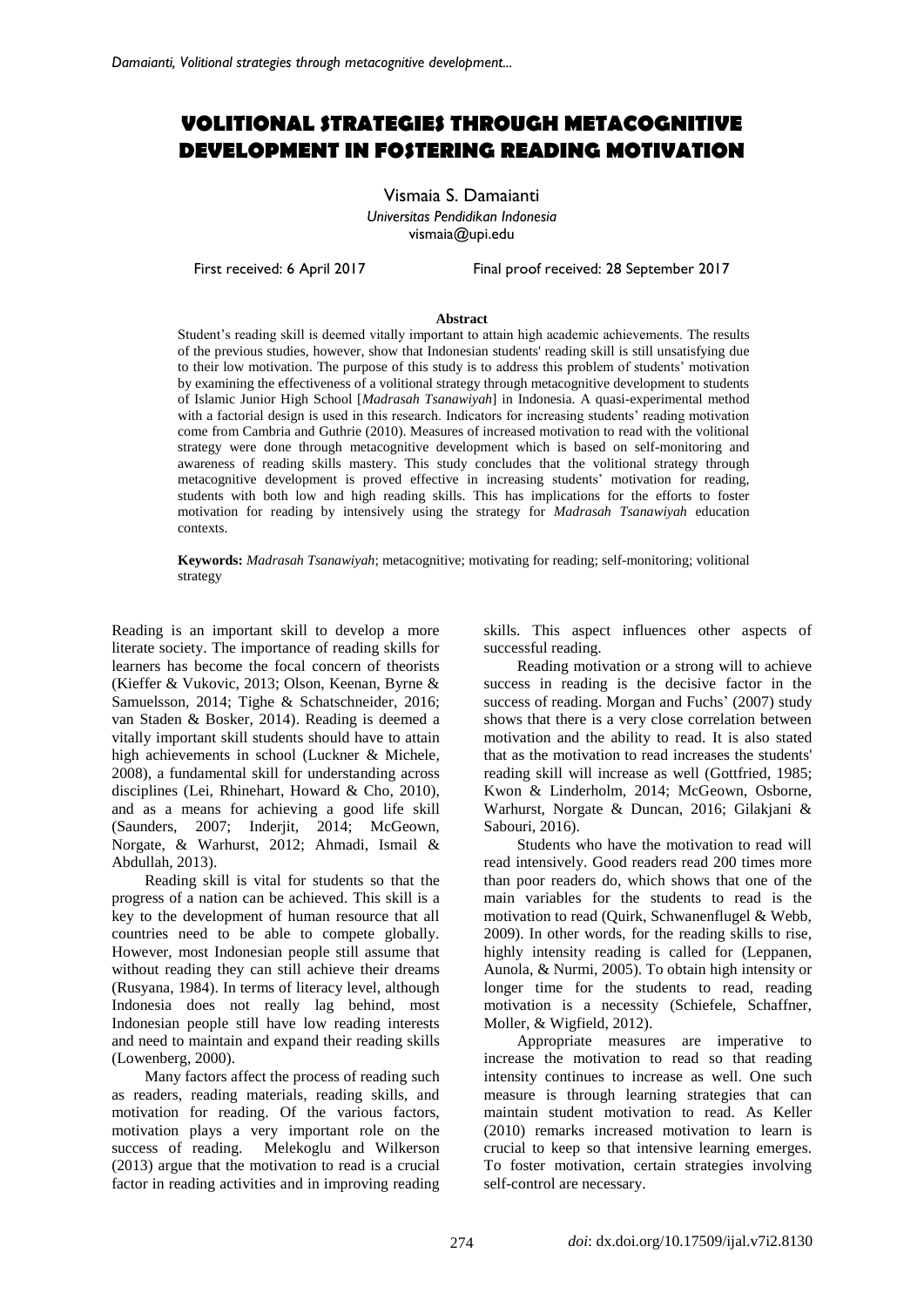Among the numerous learning strategies, a volitional strategy is one that can sustain increased motivation. Volitions act as a factor of selfregulation to preserve, promote, and direct oneself to an activity to achieve the goal (Kuhl in Keller, 2010). Volitional control is exercised through students' activities to control their own desires and impulses during learning. This framework explains that the process to control willingness enables a person to take a desired action when interference or other alternative actions present themselves. The opportunities students get to monitor themselves allow them to assess the performance with a sense of comfort. This can lead to changes in motivation (Guthtrie et al., 1998). Further, Corno (2001) states that volitional self-regulation affects follow-through as students attempt to complete academic tasks (McCann & Turner, 2004).

Furthermore, learning activities adopting a volitional strategy require the development of selfcontrol awareness, i.e. through metacognitive, which is reflective awareness of learning tasks through sensing, assessing and determining the learning task (Efklides, 2008; Kromm, Färber & Holodynski, 2015; Wathen, 2010). Simply put, Lai (2011) defines metacognitive as thinking about thinking. In Martinez's (2006) term, metacognition is to monitor and control one's thoughts.

In learning to read, Jennings, Caldwell, and Lerner (2006) state that metacognition is an essential awareness to monitor one's reading comprehension. Metacognitive awareness constitutes the reader's awareness, monitoring, and a variety of strategies when reading (Anderson in Yuksel & Yuksel, 2012). In a similar vein, Gonzales (2013), states "... students need to use different strategies to plan, monitor, and evaluate their learning activities (meta-cognitive strategies), as well as to control their motivation and emotion (volitional strategies). Furthermore, readers' metacognitive ability is positively associated with success in reading comprehension (Mokhtari & Reichard in Yuksel & Yuksel, 2012). Similarly, Şen's (2009) study reveals that there is a relationship between metacognitive and reading comprehension.

In practice, the teaching of reading aimed at increasing motivation to read by means of the metacognitive volitional strategy is realized through techniques of comprehending passages. Comprehension is taught through grapho-phonemic decoding, vocabulary development, grammar, comprehension, and discourse comprehension. The teaching of reading requires understanding of speech sounds (Ecalle, Magnan, & Gibert, 2006, Leicester & Twelvetrees, 2010) and vocabulary learning (Abraham, 2017; Kang, 2015). In addition, Jennings, et al. (2006) state that to read effectively, one must understand grammar and vocabulary.

Self-control awareness of reading skills is strengthened by self-monitoring questions (Eme, Puustinen, & Coutelet, 2006). This strategy aligns with Broussard & Garrison's (2004) finding that recent research on motivation tends to collect data through questions that are grouped on three following questions.

- 1. Can I complete the task?
- 2. Do I want to complete this task and why?
- 3. What should I do to fruitfully complete the task?

The objective of implementing this type of learning strategy was to increase the motivation to read through volitional control of reading comprehension skills. Through metacognitive strengthening, awareness of enhancing the willingness to read, accepting the task of reading and reading comprehension ability can be sustained. Learning materials were delivered through understanding the passages. Based on the aforementioned description, this study sought to prove that the adopted strategy can amplify the students' motivation to read for the students with high or low reading skills.

#### **RESEARCH METHOD Research design**

This study used an experimental method, for it aimed to examine the effectiveness of the volitional strategy through metacognitive development in increasing students' reading motivation, for students with low and high reading skills. The study employed a factorial design developed by Fraenkel, Wallen and Hyun (2012). With this design, a moderator variable, i.e. differences in reading skills,

as shown in Table 1 below can be controlled.

# **Treatment procedure**

The treatment was given to both groups of students with high and low reading skills. Both were given as many as nine stages of treatment. The mean time spent in each stage is four sessions over two weeks. The entire process of treatment lasted for six months. The procedure of the treatment is shown in Table 2.

Table 1. Research framework with a factorial design

| Pre-test | Treatment |                                      | Moderator Variable |  |
|----------|-----------|--------------------------------------|--------------------|--|
|          |           | High reading skill Low reading skill |                    |  |
|          |           |                                      |                    |  |
|          |           |                                      |                    |  |
|          |           |                                      |                    |  |
|          |           |                                      |                    |  |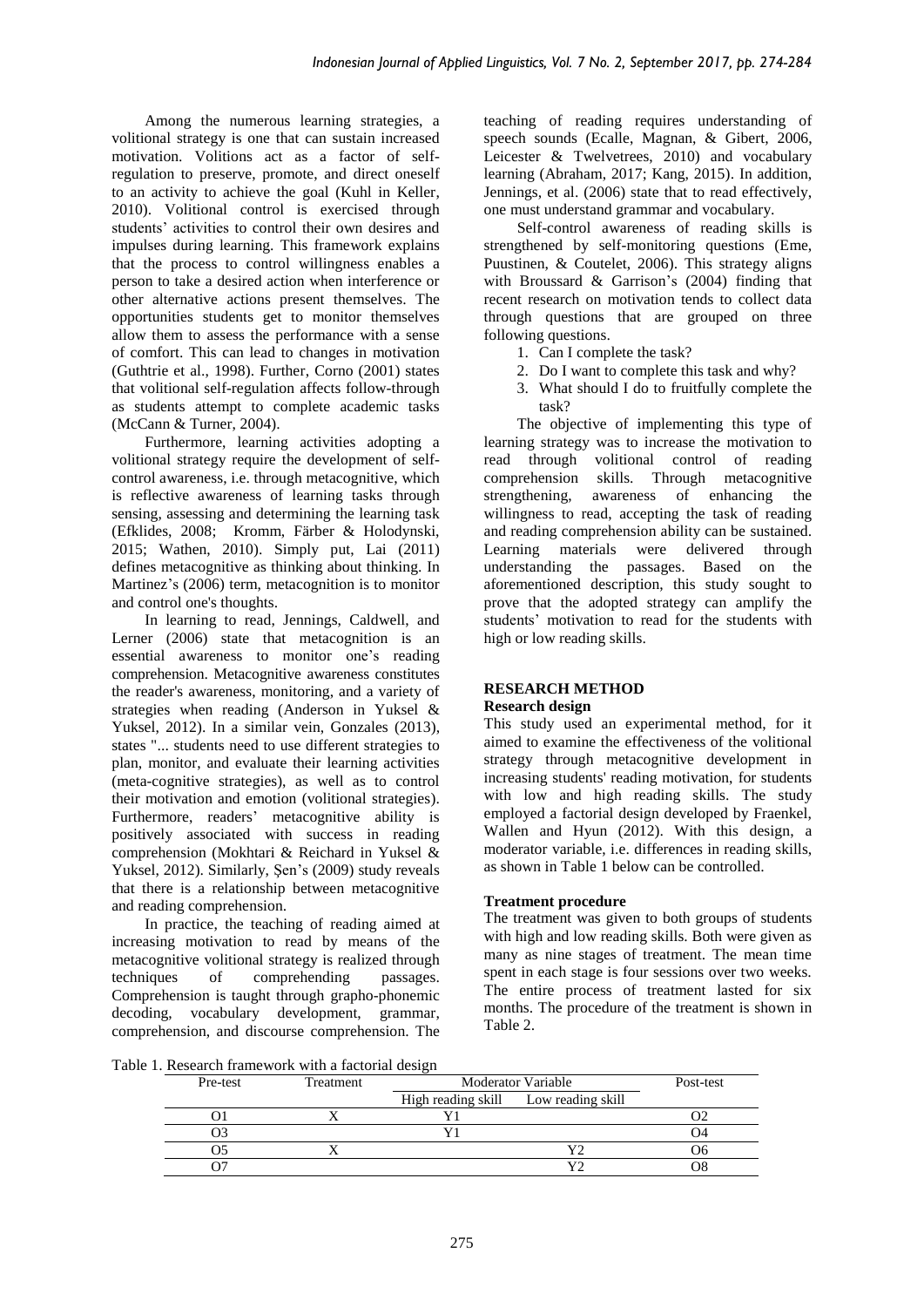*Damaianti, Volitional strategies through metacognitive development...*

Notes:

- O1: pre-test to students with high reading skills before the treatment
- O2: post-test to students with high reading skills after the treatment
- O3: pre-test to students with high reading skills that did not receive the treatment

O4: post-test to students with high reading skills that did not receive the treatment

- O5: pre-test to students with low reading skills before receiving the treatment
- O6: post-test to students with low reading skills after receiving the treatment
- O7: pre-test to students with low reading skills who did not receive the treatment

O8: post-test to students with low reading skills who did not receive the treatment

XY1: The treatment of the volitional strategy through metacognitive development for the experiment group with high reading skills

XY2: The treatment of the volitional strategy through metacognitive development for the experiment group with low reading skills

|              | The volitional strategy through metacognitive development |     |                                                       |                  |                                                                            |                   |
|--------------|-----------------------------------------------------------|-----|-------------------------------------------------------|------------------|----------------------------------------------------------------------------|-------------------|
| Stage        | Material                                                  |     | Treatment                                             |                  | Self-monitoring                                                            | No. of<br>session |
| I            | Discussions of<br>reading                                 | 1.  | Presentation of books to be<br>picked and read by the | 1.<br>2.         | What is the reading material today?<br>How do I feel after following the   | $\overline{2}$    |
|              | activities                                                | 2.  | students<br>Discussions of reading<br>activities      | 3.               | lesson today?<br>Will I be able to understand the<br>reading lesson today? |                   |
| $\mathbf{I}$ | Teaching                                                  | 3.  | Finding and pronouncing                               | 1.               | What is the reading material today?                                        | 2                 |
|              | reading                                                   |     | new sounds in the words in                            | 2.               | How do I feel after following the                                          |                   |
|              | through                                                   |     | the reading                                           |                  | lesson today?                                                              |                   |
|              | decoding I                                                | 4.  | Pronouncing new sounds in                             | 3.               | Will I be able to understand the                                           |                   |
|              | (sounds)                                                  |     | pairs or in group                                     |                  | reading lesson today?                                                      |                   |
| Ш            | Teaching                                                  | 5.  | Role-playing and simulating                           | $\overline{1}$ . | What is the reading material today?                                        | 3                 |
|              | reading                                                   |     | difficult vocabulary from                             | 2.               | How do I feel after following the                                          |                   |
|              | through                                                   |     | the reading                                           |                  | lesson today?                                                              |                   |
|              | decoding II                                               |     |                                                       | 3.               | Will I be able to understand the                                           |                   |
|              | (vocabulary)                                              |     |                                                       |                  | reading lesson today?                                                      |                   |
| IV           | Reading                                                   | 6.  | Doing pantomime for                                   | 1.               | What can I do to successfully                                              | $\overline{2}$    |
|              | through                                                   |     | synonyms and antonyms of                              |                  | comprehend the reading?                                                    |                   |
|              | vocabulary                                                |     | new vocabulary from the                               | 2.               | What do I want to do so that I can                                         | 2                 |
|              | comprehension                                             |     | reading                                               |                  | comprehend the reading?                                                    |                   |
|              | T                                                         | 7.  | Demonstrating new                                     |                  |                                                                            |                   |
|              |                                                           |     | vocabulary from the reading                           |                  |                                                                            |                   |
| V            | Reading                                                   | 8.  | Doing a comedy of new                                 | 1.               | What can I do to successfully                                              | $\overline{2}$    |
|              | through                                                   |     | vocabulary from the reading                           | 2.               | comprehend the reading?                                                    |                   |
|              | vocabulary<br>comprehension                               | 9.  | Dramatizing new highly<br>difficult vocabulary        |                  | What do I want to do so that I can                                         | 3                 |
|              | П                                                         |     |                                                       |                  | comprehend the reading?                                                    |                   |
| VI           | Reading                                                   | 10. | Understanding grammar as                              | 1.               | What can I do to successfully                                              | $\mathbf{1}$      |
|              | through                                                   |     | complex language variation                            |                  | comprehend the reading?                                                    |                   |
|              | grammar                                                   |     | through role-playing                                  | 2.               | What do I want to do so that I can                                         | $\mathbf{1}$      |
|              | comprehension                                             |     |                                                       |                  | comprehend the reading?                                                    |                   |
| VІI          | Reading                                                   | 11. | Differentiating sentence                              | 1.               | What can I do to successfully                                              | 1                 |
|              | through                                                   |     | meanings through                                      |                  | comprehend the reading?                                                    |                   |
|              | grammar                                                   |     | groupwork                                             | 2.               | What do I want to do so that I can                                         |                   |
|              | comprehension                                             |     |                                                       |                  | comprehend the reading?                                                    |                   |
|              | П                                                         |     |                                                       |                  |                                                                            | 1                 |
| VIII         | Reading                                                   | 12. | Dramatizing sentences                                 | 1.               | What can I do to successfully                                              | 3                 |
|              | through                                                   |     | through conversations about                           |                  | comprehend the reading?                                                    |                   |
|              | grammar                                                   |     | direct experience with                                |                  |                                                                            |                   |
|              | comprehension                                             |     | nature                                                |                  |                                                                            |                   |
|              | Ш                                                         |     |                                                       |                  |                                                                            |                   |
| IX           | Reading                                                   | 13. | Comprehending discourse                               | 1.               | What can I do to successfully                                              | 2                 |
|              | through                                                   |     | through interviews                                    |                  | comprehend the reading?                                                    |                   |
|              | discourse                                                 |     |                                                       | 2.               | What do I want to do so that I can                                         | 2                 |
|              | comprehension                                             |     |                                                       |                  | comprehend the reading?                                                    |                   |

#### Table 2. The procedure of treatment

#### **Research Subjects**

The subjects of this research were the students of an Islamic Junior High School [*Madrasah Tsanawiyah*]

in Bandung, Indonesia. This type of school was picked as the subject of the research, for the students of religious schools tend to have low reading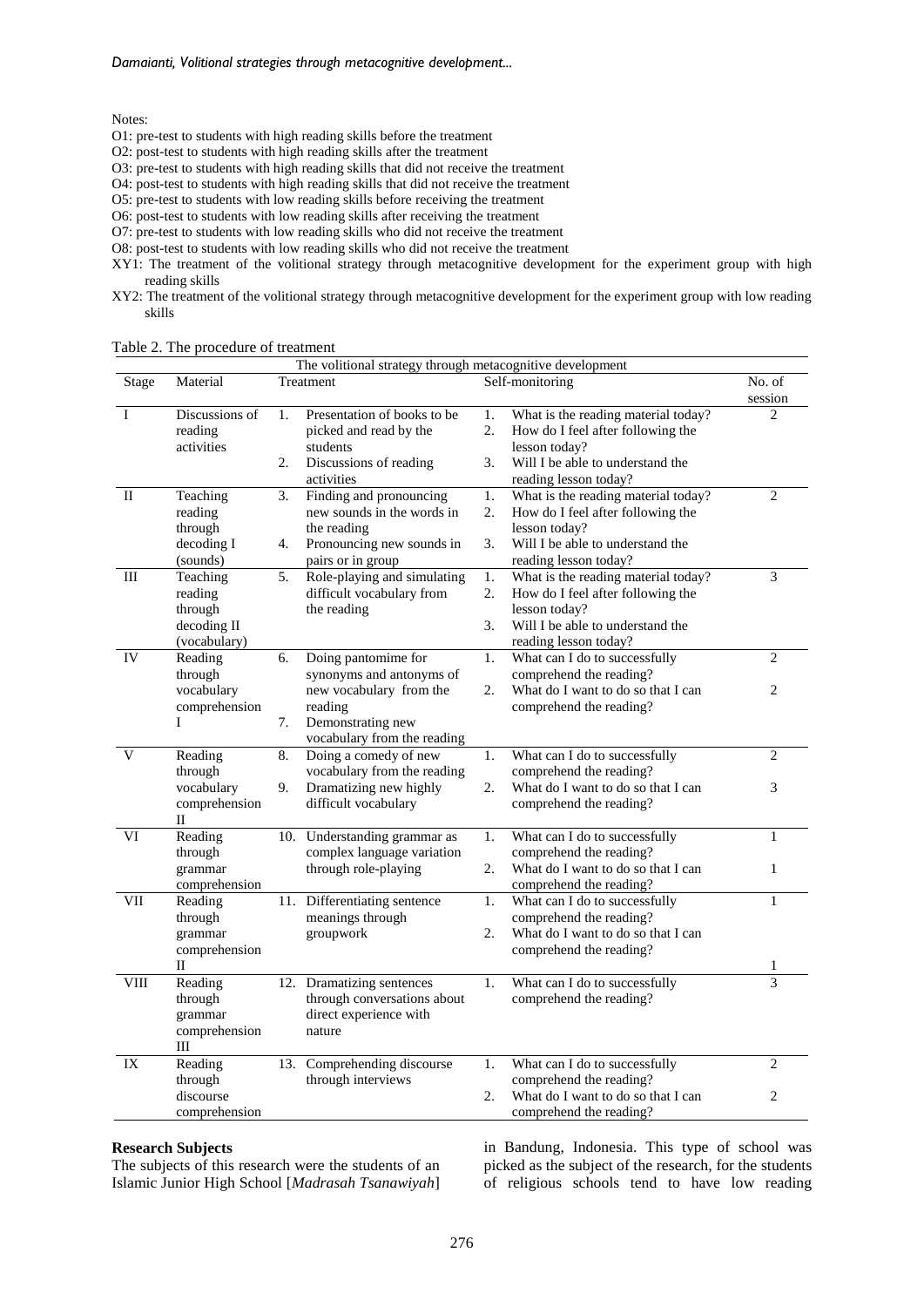motivation and therefore should receive more attention (Owodally, 2011).

The number of the students participating in this research were 32 (experiment group) and 37 (control group). Then the former group was divided into two groups, the students with high and low reading skills. Further details of the research subjects are presented in Table 3 below.

|  |  | Table 3. Research Subjects |  |  |
|--|--|----------------------------|--|--|
|--|--|----------------------------|--|--|

| <b>Effective reading skills</b>         | <b>Amount of</b><br>students |
|-----------------------------------------|------------------------------|
| Experiment group of high reading skills | 16                           |
| Experiment group of low reading skills  | 16                           |
| Control group of high reading skills    | 18                           |
| Experiment group of low reading skills  |                              |

#### **Research Instruments**

The instruments used consist of three types, namely reading motivation inventory instrument, effective reading skill test, and self-monitoring checklist. Cambria & Guthrie's (2010) parameters of reading motivation inventory instrument were adopted, as follows:

- 1. Willingness to read to acquire knowledge through reading activities;
- 2. Willingness to read to get satisfaction through reading activities;
- 3. Willingness to read to gain the ability to interact socially through reading activities;
- 4. Willingness to read to overcome difficulties in reading;
- 5. Willingness to read to improve reading skills through reading activities.

The test used to assess the student's ability to understand the reading is the effective reading ability test using the parameters with reference to Bloom's Taxonomy (Anderson et al., 2001), i.e. remembering, understanding, applying, and analyzing. The questions were in the form of questions that describe students' reading questions that describe students' reading comprehension. The questions comprise questions of finding specific facts, main idea, cause and effect, vocabulary, and grammar. The passages used consisted of four topics under natural sciences and social sciences.

To obtain metacognitive data, self-monitoring checklist was made through a list of questions such as the following.

- 1. What is the learning material to read today?
- 2. How do I feel when following reading activities?
- 3. Will I be able to understand the reading lesson today?
- 4. What can I do to successfully comprehend the reading?
- 5. What do I want to do so that I can comprehend the reading?

#### **Hypotheses**

The following are the hypotheses of this study with regard to probing the effectiveness of the volitional strategy through metacognitive development in fostering the students' motivation to read.

- 1. The volitional strategy through metacognitive development is effective in fostering the motivation to read for the students with high reading skills.
- 2. The volitional strategy through metacognitive development is effective in fostering the motivation to read for the students with low reading skills.

#### **RESEARCH FINDINGS**

#### **Reading motivation of the students with high reading skills**

Data of the students' motivation to read is produced through the processing of reading motivation inventory data from both groups of the students, good and poor readers, before and after receiving the treatment using the volitional strategy with metacognitive development. The data in question are presented in Table 4. Results of the research in Table 4 can be interpreted in several ways. Before receiving the treatment, the students with high reading skills were highly motivated on two aspects: (1) the motivation of reading to improve reading skills and (2) the motivation of reading for social interaction. The mean scores of the two aspects of motivation were 21.90 and 19.09, respectively. These scores are far higher than the mean of the ideal score of every aspect of reading, i.e. 18.00.

Table 4. Reading motivation of the students with high effective reading skills

| Aspect of reading motivation | Mean score |          | Standard deviation<br>score |          |
|------------------------------|------------|----------|-----------------------------|----------|
|                              | Pretest    | Posttest | Pretest                     | Posttest |
| Gaining Knowledge            | 17.41      | 14.53    | 3.66                        | 2.03     |
| <b>Getting Satisfaction</b>  | 14.59      | 12.69    | 2.20                        | 2.20     |
| Social Interaction           | 19.09      | 20.85    | 3.80                        | 3.40     |
| Overcoming Difficulties      | 16.87      | 17.22    | 4.05                        | 3.64     |
| Ability to Read              | 21.90      | 24.72    | 3.74                        | 3.00     |

The data above also demonstrate that before receiving the treatment, the good readers group had low motivation on three kinds of aspects of reading,

namely (1) the motivation to gain knowledge from reading, (2) the motivation of reading to get satisfaction from reading, and (3) the motivation of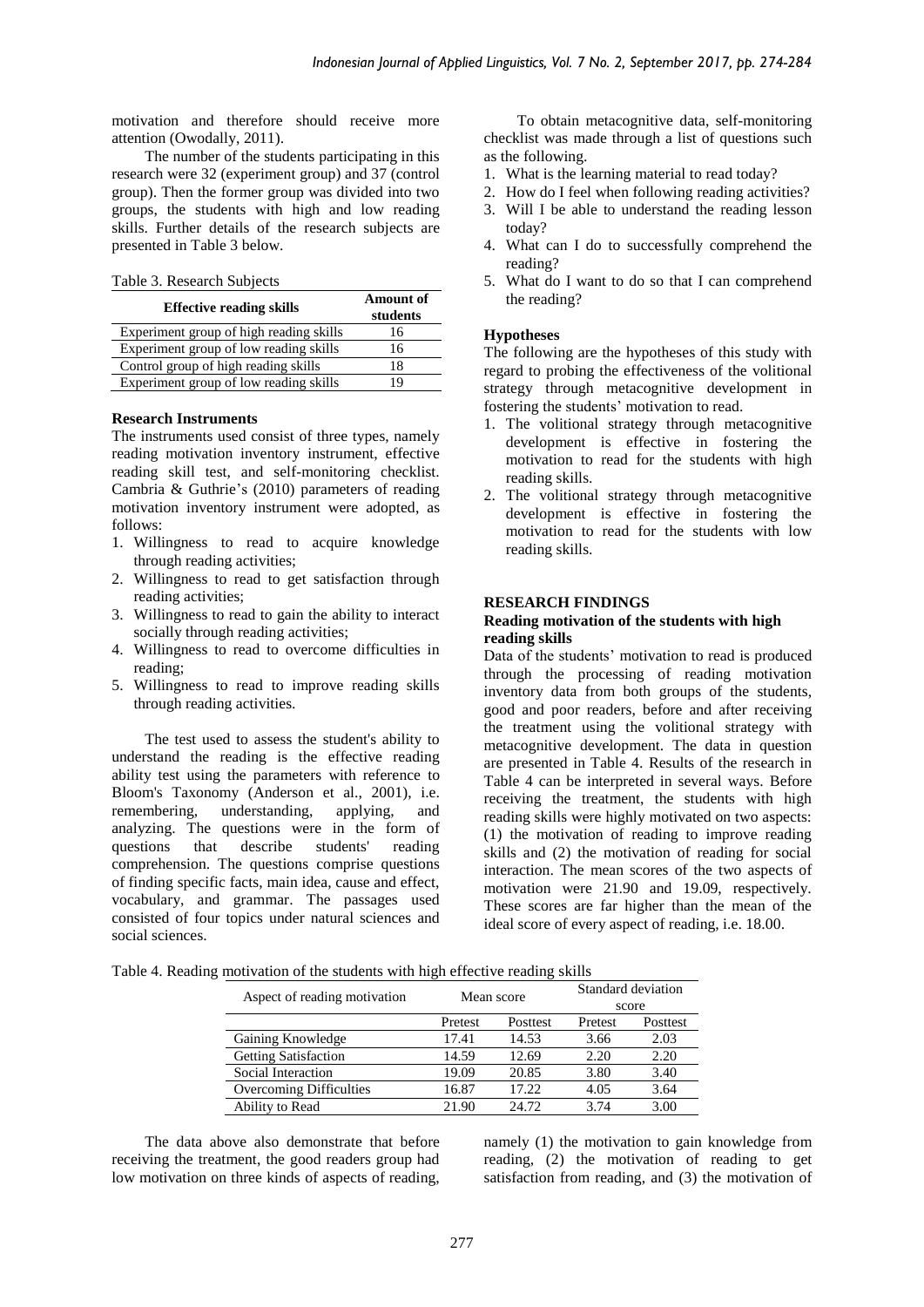reading to overcome difficulties in reading. This interpretation can be seen from the mean scores of the three aspects of motivation, i.e. 17.41, 14.59, and 16.87, respectively. These scores are far below the mean of the ideal score for each aspect of motivation of reading.

Furthermore, the data in Table 4 show that after receiving the treatment, the students with high reading skills were strongly motivated to improve their reading skills and to interact socially. This is shown by the mean scores of the two aspects of motivation, i.e. 24.72 and 20.85, respectively. When compared to the ideal score, i.e. 18.00, the scores of the two aspects are higher.

In addition, after the treatment, three aspects of reading motivation were found lower in the experiment group consisting of good readers. They are (1) the motivation to gain knowledge from reading, (2) the motivation of reading to get satisfaction from reading, and (3) the motivation of reading to overcome difficulties in reading. The mean scores are 14.53; 12.69; and 17.22, respectively.

### **The effectiveness of teaching reading with the volitional strategy to foster motivation of the students with high reading skills**

Based on the acquired data, with  $t = 3.33$  and t table criteria at 2.00, it can be concluded that at 95% confidence level, meaning that Ho is rejected. In other words, after learning to read with the volitional strategy, the good readers group exhibited motivation higher than before they received the treatment. Simply put, this strategy is effective to foster the motivation of the students with high reading skills.

#### **Reading motivation of the students with low reading skills**

What follows, as presented in Table 5, is the profile of reading motivation of the students with low reading skills.

Table 5. Reading motivation of the students with low reading skills

| Aspect of reading motivation | Mean score |          | Standard deviation<br>score |          |
|------------------------------|------------|----------|-----------------------------|----------|
|                              | Pretest    | Posttest | Pretest                     | Posttest |
| Gaining Knowledge            | 17.28      | 15.41    | 3.41                        | 2.75     |
| <b>Getting Satisfaction</b>  | 15.09      | 13.53    | 3.32                        | 2.79     |
| Social Interaction           | 19.75      | 21.10    | 3.68                        | 2.33     |
| Overcoming Difficulties      | 17.09      | 17.16    | 3.54                        | 3.34     |
| Ability to Read              | 20.78      | 22.81    | 3.03                        | 2.24     |

Table 5 shows that before the treatment, the students with low reading skills exhibited high reading motivation scores for the purposes of enhancing the ability to read and to interact socially. The score is higher than the mean score of other aspects of motivations and also higher than the mean of the ideal score, i.e. 18.00. The small coefficient of variance of the two aspects of motivation, i.e. 14.58% and 18.63%, respectively, indicates the same relative level of motivation.

Low motivation scores of this group before the treatment were observed in (1) the motivation to gain knowledge from reading, (2) the motivation of reading to get satisfaction from reading, and (3) the motivation of reading to overcome difficulties in reading. These scores are below the mean of the ideal score. These scores also demonstrate that the three aspects of motivation are similarly low, with a small coefficient of variance, i.e. 19.73%, 22.00%, and 20.71%, respectively.

Furthermore, it can also be seen in Table 5 that the poor readers group, after the treatment, exhibited increased motivation on the aspect of the motivation to improve reading skills and for social interaction. The mean scores of the two aspects are 21.10 and 22.81. The similarity of the mean scores of the two aspects is noticeable from the small coefficient of variance at 11.04% and 9.82%.

The aspects in which this group exhibited low motivation after the treatment are (1) the motivation to gain knowledge from reading, (2) the motivation of reading to get satisfaction from reading, and (3) the motivation of reading to overcome difficulties in reading. The mean scores of the three aspects of motivation are 15.41, 13.53, and 17.16, respectively. These scores show similarities in terms of relatively small motivation as evidenced in the low correlation coefficients, i.e. 17.48%, 20.62%, and 19.46%.

#### **The effectiveness of teaching reading with the volitional strategy to foster reading motivation of the students with low reading skills**

To test hypothesis 2, based on the  $t = 4.72$  and t table criteria at 2.00, it can be concluded that Ho is rejected at 95% confidence level. This demonstrates that the volitional strategy is effective to foster the motivation of the students with low reading skills.

## *Description of the students self-monitoring during the treatment*

Table 6 below exhibits the mechanism of the volitional strategy and qualitative data in the form of descriptions of affective and motivational changes in reading. The mechanism constitutes the stages of learning based on the material in each stage, treatments, self-monitoring questions, and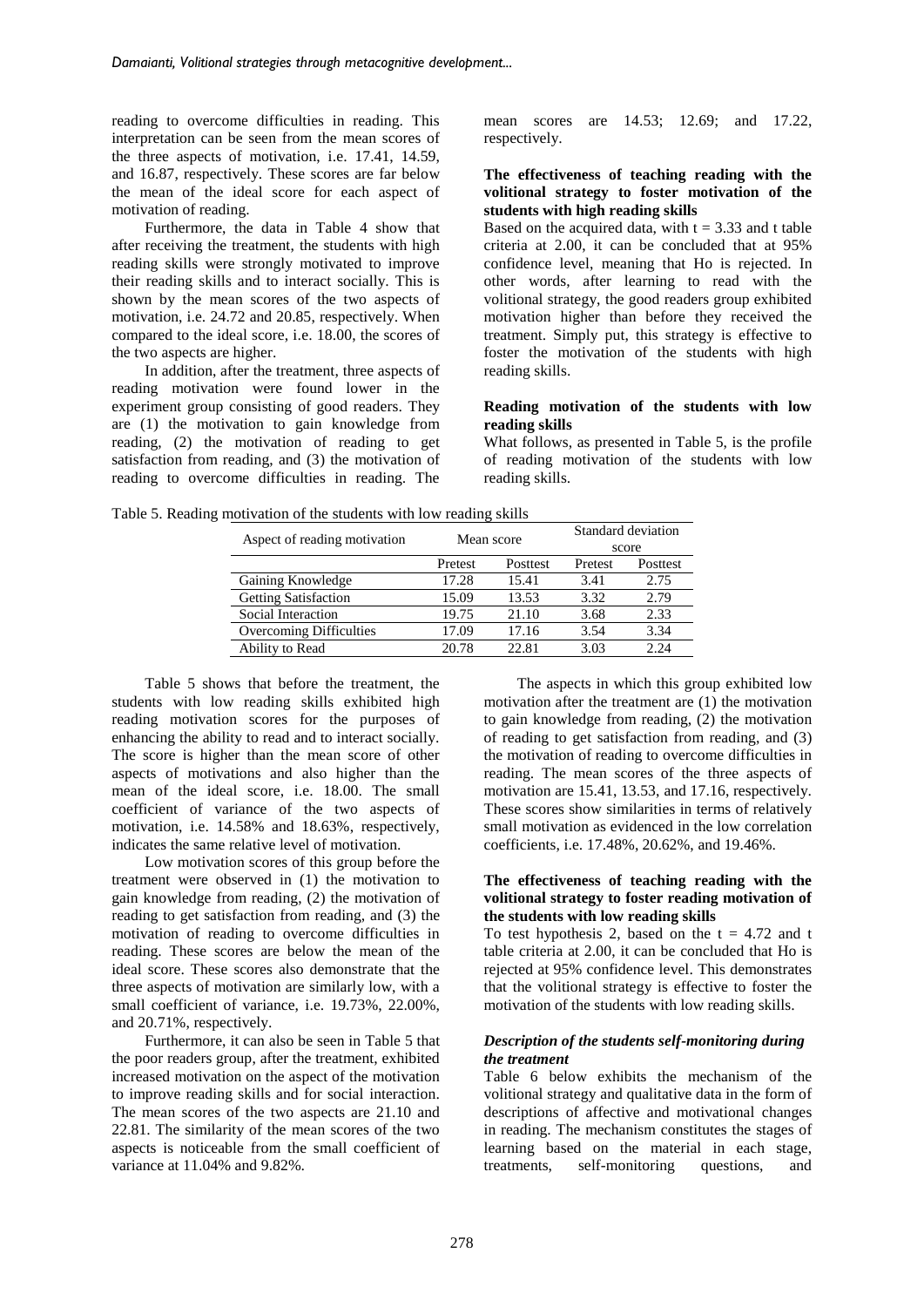descriptions of affective and motivational changes in each stage.

|                               | The volitional strategy through metacognitive development |                                              |                                           |  |
|-------------------------------|-----------------------------------------------------------|----------------------------------------------|-------------------------------------------|--|
| <b>Stages</b>                 |                                                           | Self-monitoring                              | Outcome descriptions                      |  |
| I. (Understanding of reading  | 1.                                                        | Identification of reading materials          | as per reading materials taught           |  |
| activities)                   | 2.                                                        | Feeling complementing the                    | feeling anxious (31%)                     |  |
|                               |                                                           | understanding of reading activities          | inability to understand texts owing to    |  |
|                               | 3.                                                        | Understanding of texts                       | difficulties (69%)                        |  |
| II. (Sound decoding           | 1.                                                        | Identification of sound decoding             | feeling ashamed and anxious (20.77%)      |  |
| materials)                    |                                                           | materials from reading                       | feeling courageous (29%)                  |  |
|                               |                                                           | comprehension                                | inability to understand texts owing to    |  |
|                               | 2.                                                        | Feeling complementing reading                | difficulties (69%)                        |  |
|                               |                                                           | comprehension through sound                  | feeling doubtful (8%)                     |  |
|                               |                                                           | decoding                                     |                                           |  |
|                               | 3.                                                        | Understanding of texts                       |                                           |  |
| III. (Vocabulary decoding     | 1.                                                        | Identification of vocabulary                 | Doing the reading task on their will      |  |
| materials)                    |                                                           | decoding materials from reading              | Willingness to find interesting words and |  |
|                               |                                                           | comprehension                                | sounds to be dramatized (44%)             |  |
|                               | 2.                                                        | Acts complementing teaching                  |                                           |  |
|                               |                                                           | reading through vocabulary                   |                                           |  |
|                               |                                                           | decoding                                     |                                           |  |
|                               | 3.                                                        | Impulse to act to comprehend                 |                                           |  |
|                               |                                                           | reading through sounds and                   |                                           |  |
|                               |                                                           | vocabulary understanding                     |                                           |  |
| IV. (Vocabulary materials I)  | 1.                                                        | Acts complementing teaching                  | Gaining understanding of new              |  |
|                               |                                                           | reading through vocabulary                   | vocabulary from hands-on experiences      |  |
|                               |                                                           |                                              | and real examples                         |  |
|                               | 2.                                                        | Impulse to act to comprehend                 | Willingness to read after finding meaning |  |
|                               |                                                           | reading through vocabulary                   | expansion $(51%)$                         |  |
| V. (Vocabulary materials II)  |                                                           | understanding<br>Acts complementing teaching | Ability to read due to their competence   |  |
|                               | 1.                                                        | reading through vocabulary                   |                                           |  |
|                               | 2.                                                        | Impulse to act to comprehend                 | The poor readers group wanted to read     |  |
|                               |                                                           | reading through new vocabulary               | texts with new vocabulary (26%)           |  |
| VI. (Grammar materials)       | 1.                                                        | Acts complementing teaching                  | Able to read with the awareness of        |  |
|                               |                                                           | reading through grammar                      | language variation (44%)                  |  |
|                               |                                                           | understanding                                |                                           |  |
|                               | 2.                                                        | Impulse to act to comprehend                 | Willingness to read to welcome            |  |
|                               |                                                           | reading through grammar                      | challenges                                |  |
| VII. (Grammar materials II)   | 1.                                                        | Acts complementing teaching                  | Ability to read with complex              |  |
|                               |                                                           | reading through grammar                      | comprehension (50%)                       |  |
|                               |                                                           | understanding                                |                                           |  |
|                               | 2.                                                        | Impulse to act to comprehend                 | Willingness to read after feeling         |  |
|                               |                                                           | reading through grammar                      | challenged to more accurately             |  |
|                               |                                                           | understanding                                | comprehend reading                        |  |
| VIII. (Grammar materials III) | 1.                                                        | Impulse to act to comprehend                 | Willingness to comprehend reading         |  |
|                               |                                                           | reading through grammar                      | (55%)                                     |  |
|                               |                                                           | understanding                                |                                           |  |
| IX. (Discourse materials)     | 1.                                                        | Acts complementing teaching                  | Using time to read (82%)                  |  |
|                               |                                                           | reading through discourse                    |                                           |  |
|                               |                                                           | understanding                                |                                           |  |
|                               | 2.                                                        | Impulse to act to comprehend                 | Willingness to comprehend more            |  |
|                               |                                                           | reading through discourse<br>understanding   | complex yet interesting reading           |  |
|                               |                                                           |                                              |                                           |  |

Table 6. Self-monitoring descriptions

Table 6 shows the development of affection and motivation to read after receiving the treatment. Here are the details.

1. Feelings of anxiety, shame, inadequacy, and skeptical of the ability to read from the stage-1 to stage-2 was decreasing. This is evident from the percentage of anxiety visible from treatment 1 at 31%, and then it dropped to 20.77 and to 8% after treatment 3 and 4.

- 2. In the early stages of learning, the motivation to understand the passage was rather low, 69% of the students said it was difficult to read. The difficulty level fell to 16%.
- 3. The motivation to read began to emerge starting treatment 5. The motivation observed was the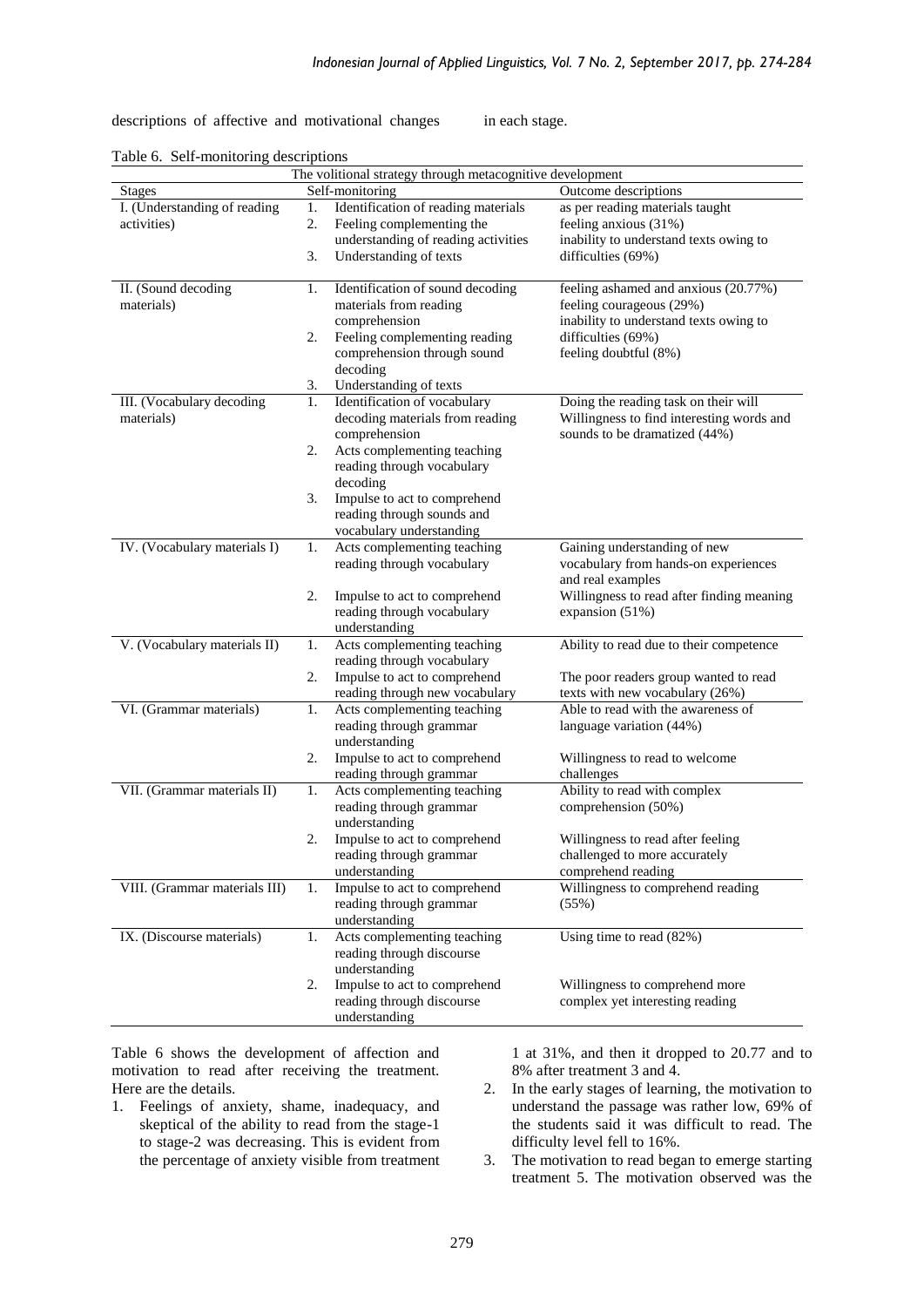motivation to read easy materials to difficult materials. It appears from the motivation to find interesting sounds, discover new vocabulary, find the meanings of words, understand language variation, comprehend the discourse, and understand difficult texts.

## **DISCUSSION**

# **Students' motivation to read**

The main finding of this study is that the volitional strategy through metacognitive development increases students' reading motivation. Increase of motivation to read after the treatment is highly significant at 95% confidence level, which took place with both groups of the students, with low and high reading skills. With the poor readers group, the increase is significant at 12.88% and with the good readers group it is at 9.82%.

The present study confirms that there is an increase in the students' reading motivation with high reading skills after receiving the treatment. This is in accordance with what Schaffner, Philip and Schiefele (2014) found with children with high reading skills. Their research provides evidence that there is a significant relationship between intrinsic motivation and reading among the students who are good readers.

The good readers are the ones who have a high learning orientation. This is in conformity with Thorkildsen and Nichols (1998); according to which the students with high achievement orientation will strive to outperform the others and achieve good assessment in their learning, including in reading. In fact, motivation to read is associated with a desire to excel in reading (Pitcher et al., 2007; De Naeghel, Van Keer, Vansteenkiste & Rosseel, 2012; McGeown et al., 2016; Meniado, 2016; Schiefele, Stutz, & Schaffner 2016).

One of the factors that influences people's motivation for high achievement in reading is their self-concept of the ability to read. Many researchers believe that the students who have high motivation to read will have a self-concept of high orientation of reading to improve understanding of what they read. A study by Marsh and Martin (2011) evinces that self-concept on academic achievement affect to one's ability. More specifically, experts reveal that self-concept of reading is strongly associated with reading skills (Marsh & Carven, 2006; Valentine & DuBois, 2005; De Naeghel et al., 2012; Retelsdorf, Köller, & Möller, 2014; Retelsdorf, Schwartz, & Asbrock, 2015; Viljaranta, Kiuru, Lerkkanen, Silinskas, Poikkeus, & Nurmi, 2016). In addition, reading motivation is also linked to the desire to improve reading skills. Other experts affirm that reading motivation is correlated with improved reading skills (Ecalle, et al., 2006; McGeown, Duncan, Griffiths, & Stothard, 2015; Silinskas at al., 2016; Stutz, Schaffner, & Schiefele, 2016).

This study also demonstrates that children who are good readers turned out to have high motivation to read for other aspects, such as social interaction (Gambrell, 2011; Knoester 2010). Our results lend support to the stages of adolescent development characterized by a strong desire to interact socially with the environment. The respondents of this study were in their teens. At this age they begin to attach great importance to friendship bound together by common interests. In this respect, Casement et al. (2014) remarked that for adolescents, their relationships with parents and peers are a crucial factor. Along the same line, Guthrie et al. (1998) showed that reading motivation for social interaction is very important aspect. Lin, Wong, & McBride-Chang (2012) also confirmed that motivation relating to one's social attitudes towards peers is very significant to reading activities, such as reading foreign passages.

Through reading, students can maintain their friendships by exchanging information. They will get satisfied when they can communicate the knowledge they acquired from reading. Experts show that teenagers want to do the reading because reading gives the social functions they need (Goodman & Goodman, 1979; Adkins & Brendler, 2015; De Naeghel et al., 2012; Ivey & Broaddus, 2001; Sani, Chik, Nik, & Raslee, 2011; Strom, Oguinick, & Singer, 1995).

Analysis of the data of the poor readers group also indicates increased motivation to read after the treatment. McGeown, Norgate, and Warhurst (2012) show that motivation to read is highly influential to the ability to read, whether they are good or poor readers. Their mean score of motivation; however, appears to be lower than that of the good readers group. The same result is also found by Ecalle et al. (2006) in which case children with high motivation in reading would exhibit better reading skills than those with low motivation.

In fact, the low readers group often did not care about incorrect understanding. They did not obtain meaning from reading, after wards their reading motivation declines significantly (Morgan & Fuchs, 2007). When they lose the understanding of the meaning of what they read, they do not attempt to read over. They also do not want to try to comprehend the reading (Jennings et al., 2006). If teachers do not make appropriate efforts then this group will continue to perform poorly. What follows are in depth discussions of the mechanisms of the volitional strategy proven to foster the students' motivation to improve reading skills based on the volitional and metacognitive concepts.

## **Increased Motivation for Reading with the Volitional Strategy**

Analysis of the results of reading teaching by means of the volitional strategy indicates that the students'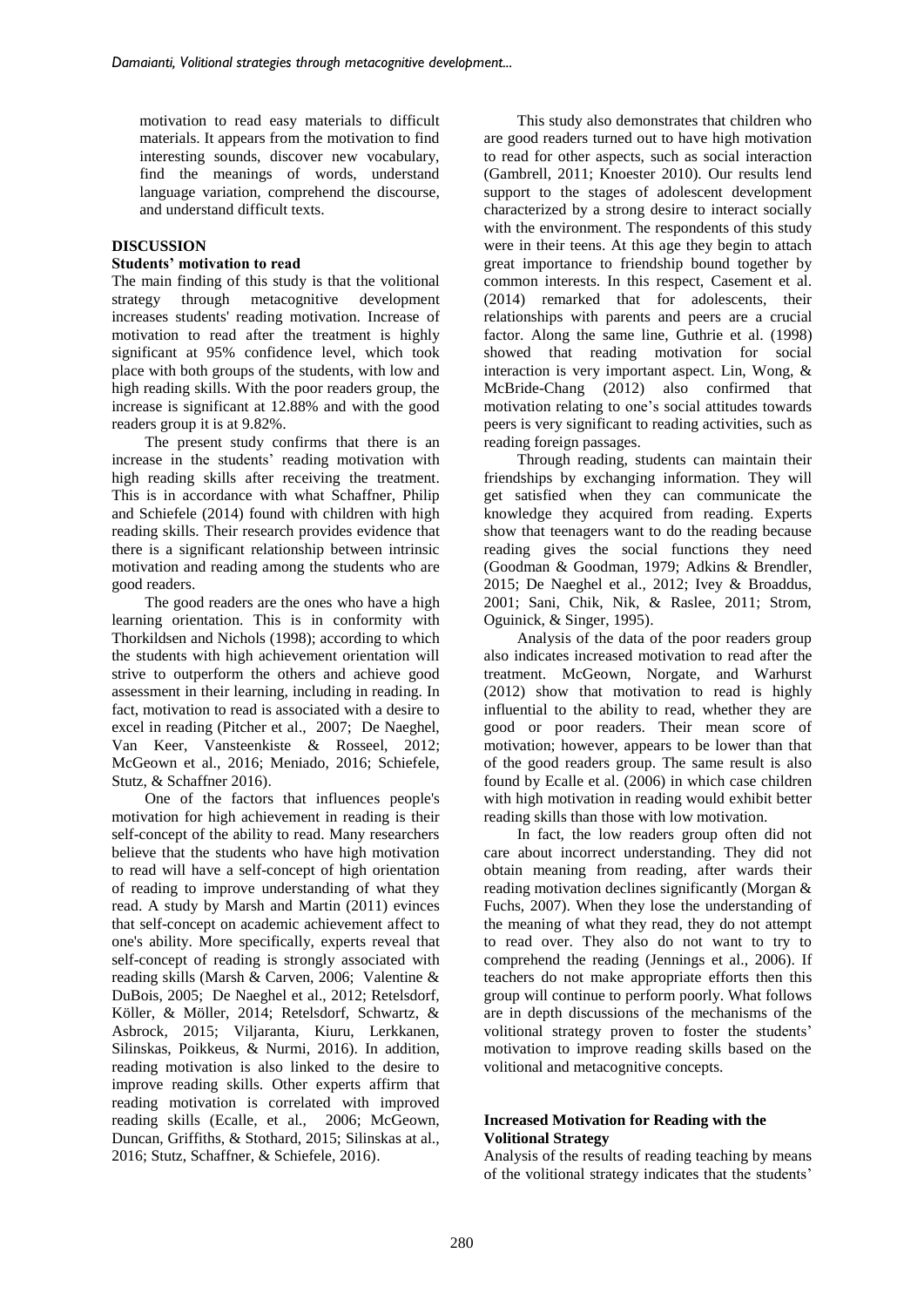affection and motivation to read increased. Learning activities were laden with high level of motivation to read through self-control and awareness of selfregulation. Motivation related to self-control is based on the theory of values and expectations. According to Eccles and Wigfield (2002) one's values and expectations will underlie a one's activities. Values are the reasons that lead to the emergence of actions. This accords with Guay et al. (2010) according to which motivation is associated with why someone performs actions based on selfregulation integrated with the values and needs that are part of their identity.

Through self-regulation, the students can monitor their own activities, evaluate their ability, and reflect upon their actions to achieve the learning outcomes (Lai, 2011). This is in line with the theory of self-regulation which states that individuals can foster their motivation through a number of strategies of self-regulation through monitoring and evaluating the achievement of a goal (Schunk & Zimmerman, (2007). The ability to understand and realize one self is associated with metacognition. Metacognition, according to Jennings et al. (2006) is a necessary awareness to monitor oneself in reading comprehension.

Self-monitoring of the students in learning to read with the strategy in question was realized by the students answering the questions on the selfmonitoring form. Analysis of the students' answers reveals that upon the treatment, the students' anxiety, doubt, and difficulty diminished. The atmosphere changes empowered the students. Eccles & Wigfield (2002) explain that self-confidence is an individual belief of his/her ability to manage and decide to solve a problem. With regard to the issue of motivation to read, Guthrie, Coddington, and Wigfield (2009) demonstrate that students who have positive motivation are those who have a strong belief in their ability to do various reading tasks (see also De Naeghel et al., 2012; Guthrie et al., 2006; McGeown, Duncan, Griffiths, & Stothard, 2015; Sani, Chik, Nik, & Raslee, 2011; Stutz, Schaffner, & Schiefele, 2016). They also show that the students with strong confidence have a clearer goal of reading achievement, readiness to face difficulties, willingness to work hard, and willingness to get engaged.

What is more, analysis of the data from the students displays increased motivation to read is consonant with the students' willingness to comprehend the passage through language skills. Marshall (1981) states that language skills are complex mental processes the reader undertakes when interacting significantly with print texts. Excellent readers are the ones with excellent language skills with written materials. The better a person's ability to read gets, the better his/her ability to comprehend the reading is.

## **CONCLUSIONS**

High reading skills require a high level of motivation. As such, an appropriate strategy for teaching reading is a must to make students highly motivated to read. This research reveals that the reading motivation of the students with low and high reading skills can both increase as a volitional strategy through metacognitive development was adopted in teaching activities. This underscores the importance of utilizing this strategy with regard to self-control and the awareness of intensive and systematic reading skills mastery in Indonesian junior high school contexts.

## A**CKNOWLEDGEMENTS**

I am grateful to Yus Rusyana for his feedback and advice to the project on which this article is based.

#### **REFERENCES**

- Abraham, L. (2017). Computer-mediated glosses in second language reading comprehension and vocabulary learning: A meta-analysis. *Computer Assisted Language Learning*, *21*(3), 199–226.
- http://doi.org/10.1080/09588220802090246. Adkins, D., & Brendler, B. M. (2015). Libraries and reading motivation: A review of the Programme for International Student

Assessment reading results. *IFLA Journal*, *41*(2), 129–139. http://doi.org/10.1177/0340035215578868.

- Ahmadi, M. R., Ismail, H. N., & Abdullah, M. K. K. (2013). The importance of metacognitive reading strategy awareness in reading comprehension. *English Language Teaching*, *6*(10), 235–244. http://doi.org/10.5539/elt.v6n10p235.
- Anderson, L. W., Krathwohl, D. R., Airasian, P., Cruikshank, K., Mayer, R., Pintrich, P., ... & Wittrock, M. (2001). A taxonomy for learning, teaching and assessing: A revision of Bloom's taxonomy. *New York. Longman Publishing. Artz, AF, & Armour-Thomas, E.(1992). Development of a cognitivemetacognitive framework for protocol analysis of mathematical problem solving in small groups. Cognition and Instruction*, *9*(2), 137-175.
- Broussard, S. C. & Garrison, M. E. B. (2004). The relationship between classroom motivation and academic achievement in elementary school-aged children. *Family and Consumer Sciences Research Journal,33*(2), 106-120
- Cambria, J. & Guthrie, J. T. (2010). Motivating and engaging students in reading. *The NERA Journal*, *46*(1), 16-29

Casement, M. D., Guyer, A. E., Hipwell, A. E.,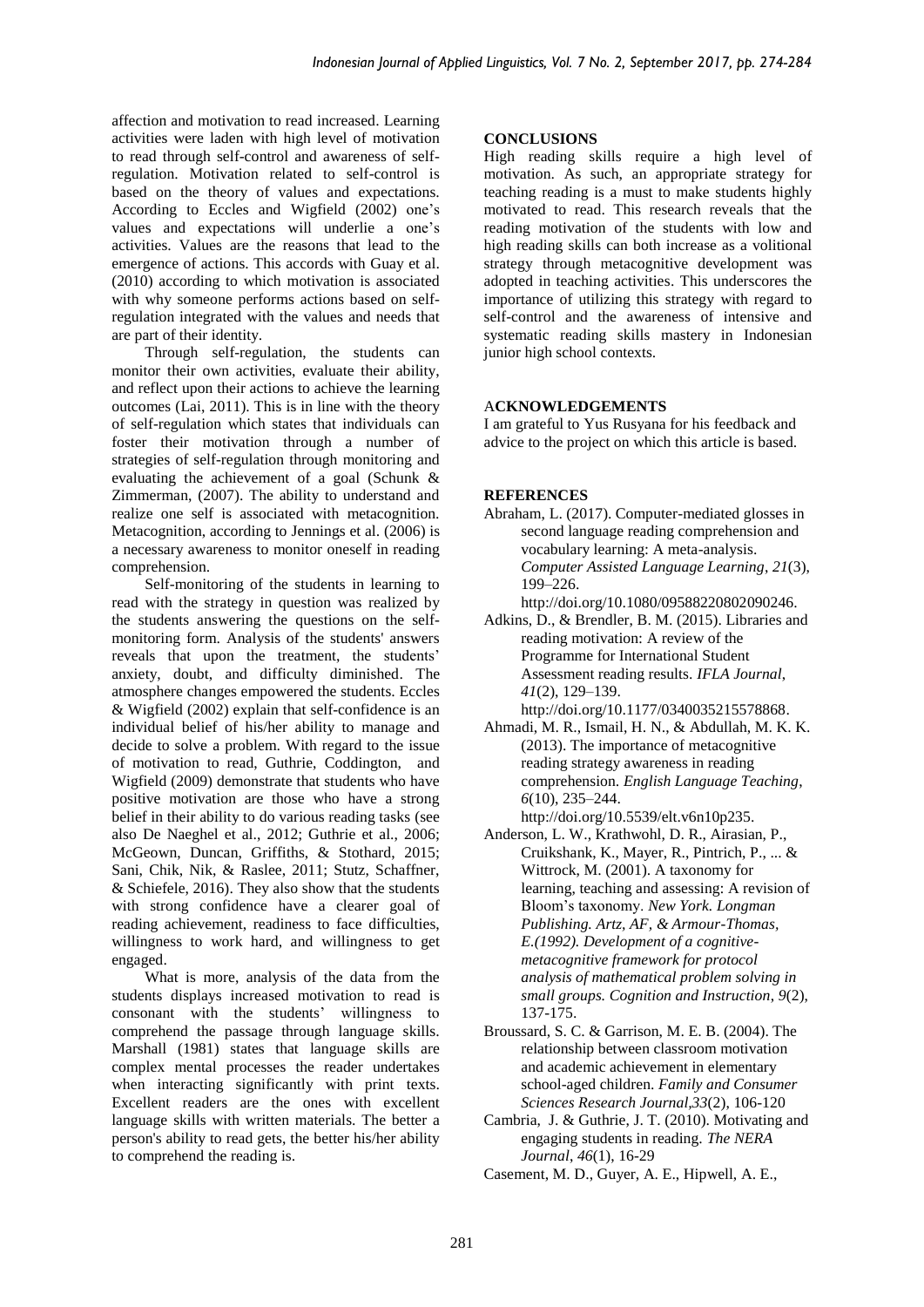McAloon, R. L., Hoffmann, A. M., Keenan, K. E., & Forbes, E. E. (2014). Girls' challenging social experiences in early adolescence predict neural response to rewards and depressive symptoms. *Developmental cognitive neuroscience*, *8*, 18- 27.

- Corno, L. (2001). Volitional aspects of selfregulated learning. *Self-regulated learning and academic achievement: Theoretical perspectives*, *2*, 191-225.
- De Naeghel, J., Van Keer, H., Vansteenkiste, M., & Rosseel, Y. (2012). The Relation Between Elementary Students' Recreational and Academic Reading Motivation, Reading Frequency, Engagement, and Comprehension: A Self-Determination Theory Perspective. *Journal of Educational Psychology*, *104*(4), 1006–1021. http://doi.org/10.1037/a0027800
- Ecalle, J., Magnan, A., Gibert, F. (2006) Class size effects on literacy skills and literacy interest in first grade: A large-scale inevestigation. *Journal of School Psychology,44,* 191-209.
- Eccles, J. S. & Wigfield, A., (2002). Motivational beliefs, valuies, and goals. *Annual Review of Psychology, 53,* 109-132.
- Efklides, A. *(*2008*).* Metacognition: Defining its facets and levels of functioning in relation to self-regulation and co-regulation*. European Psychologist*, *13(*4*),* 277*–*287*.*
- Eme, E., Puustinen, M., & Coutelet, B. (2006). Individual and developmental differences in reading monitoring: When and how do children evaluate their comprehension? *European Journal of Psychology of Education*, *21*(1), 91–115. <https://doi.org/10.1007/BF03173571>
- Fraenkel, J.R., Wallen, N.E., & Hyun, H.H. (2012). *How to design and evaluate research in education*. New York: McGraw Hill.
- Gambrell, L. B. (2011). Seven rules of engagement: What's most important to know about motivation to read. *Reading Teacher*, *65*(3), 172–178.
	- https://doi.org/10.1002/TRTR.01024
- Gilakjani, A. P., & Sabouri, N. B. (2016). How can students improve their reading comprehension skill? *Journal of Studies in Education*, *6*(2), 229-240. http://doi.org/10.5296/jse.v6i2.9201.
- Goodman, K. S., & Goodman, Y. M. (1979). Learning to read is natural. In L. B. Resnick & P. A. Weaver (Eds.), *Theory and practice of early reading* (pp. 137-154). Hillsdale, NJ: Erlbaum.
- Gonzales, M.L.G. (2013). Learning goals and strategies in the self-regulation of learning.*US-China Education Review, 3*(1), 46-50.
- Gottfried, A. E. (1985). Academic intrinsic motivation in elementary and junior high

school students. *Journal of Educational Psychology*,*77*, 631-634.

- Guay, F., Chanal, J., Ratelle, C. F., Marsh, H. W., Larose, S., & Boivin, M. (2010). Intrinsic, identified, and controlled types of motivation for school subjects in young elementary school children. *British Journal of Educational Psychology*, *80*(4), 711-735.
- Guthrie, J.T., Coddington, C.S., & Wigfield, A. (2009). Profiles of motivation for reading among African American and Caucasian students. *Journal of Literacy Research,41*, 317-353.
- Guthrie, J. T., Meter, P., McCann, A. D., Wigfield, A., Bennett, L., Poundstone, C. C., ... & Mitchell, A. M. (1996). Growth of literacy engagement: Changes in motivations and strategies during concept‐oriented reading instruction. *Reading Research Quarterly*, *31*(3), 306-332.
- Guthrie, J. T., Wigfield, A., Humenick, N. M., Perencevich, K. C., Taboada, A., & Barbosa, P. (2006). Influences of stimulating tasks on reading motivation and comprehension. *The Journal of Educational Research*, *99*(4), 232– 246. http://doi.org/10.3200/JOER.99.4.232- 246
- Inderjit, S. (2014). Reading trends and improving reading skills among students in Malaysia. *International Journal of Research In Social Sciences*, *3*(5), 70–81. Retrieved from http://www.ijsk.org/uploads/3/1/1/7/3117743/ 6\_reading\_skills.pdf.
- Ivey, G., & Broaddus, K. (2001). "Just plain reading" : A survey of what makes students want to read in middle school classrooms. *Reading Research Quarterly*, *36*(4), 350–377. http://doi.org/10.1002/pits.21593
- Jennings, J.H. Caldwell, J.S., & Lerner, J.A (2006). *Reading problems: Assessment and teaching strategies.* Boston: Pearson.
- Kang, E. Y. (2015). Promoting L2 vocabulary learning through narrow reading. *RELC Journal*, *46*(2), 165–179. http://doi.org/10.1177/0033688215586236
- Keller, J. M. (2010). Five fundamental requirements for motivation and volition in technologyassisted distributed learning environment. *Inter-Acao,Goiania*, *35*(2), 305-321.
- Kieffer, M. J., & Vukovic, R. K. (2013). Growth in reading-related skills of language minority learners and their classmates: More evidence for early identification and intervention. *Reading and Writing*, *26*(7), 1159–1194. http://doi.org/10.1007/s11145-012-9410-7
- Knoester, M. (2010). Independent reading and the "social turn ": How adolescent reading habits and motivation relate to cultivating social relationships. *Networks*, *12*(1), 1–13. Retrieved from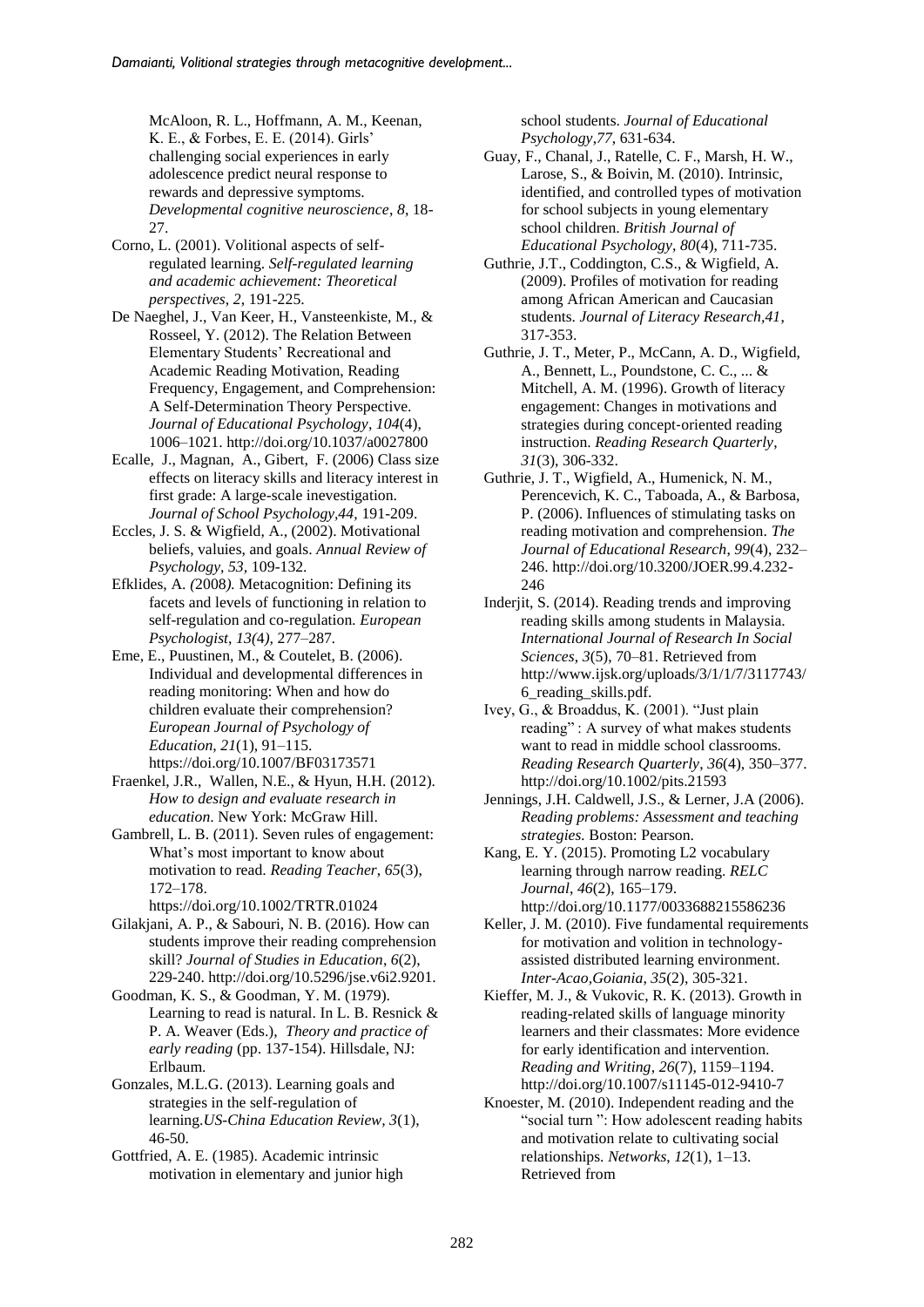http://journals.library.wisc.edu/index.php/net works/article/view/332/411

- Kromm, H., Färber, M., & Holodynski, M. (2015). Felt or false smiles? Volitional regulation of emotional expression in 4-, 6-, and 8-year-old children. *Child Development*, *86*(2), 579–597. http://doi.org/10.1111/cdev.12315
- Kwon, H., & Linderholm, T. (2014). Effects of selfperception of reading skill on absolute accuracy of metacomprehension judgements. *Current Psychology*, *33*(1), 73–88. http://doi.org/10.1007/s12144-013-9198-x
- Lai, E. R. (2011). Motivation: A literature review. *Person Research's Report*. <http://www.pearsonassessments.com/resaerch>
- Lei, S. A., Rhinehart, P.J., Howard, H.A., & Cho, J.K. (2010). Strategies for improving reading comprehension among college students. *Reading Improvement, 47*(1)*,* 30-42.
- Leicester. M. &Twelvetrees, R. (2010). *Adventure stories for reading, learning, and literacy* London: Routledge.
- Leppanen, U., Aunola, K., & Nurmi, J. E.(2005). Beginning readers' reading performance and reading habits. *Journal of Research in Reading, 28*(4), 383-399.
- Lin, D., Wong, K., & McBride-Chang, C. (2012). Reading motivation and reading comprehension in Chinese and English among bilingual students. *Reading and Writing*, *235*(3), 727-737.
- Lowenberg, P. ( 2000).Writing and literacy in Indonesia. *Study in Linguistic Science, 30* (1), 135-148.
- Luckner, J. L. & Michele, H. C. (2008). A summary of the reading comprehension research undertaken with students who are deaf or hard of hearing. *American Annals of the Deaf, 153*(1)*,* 6-36*.*
- Martinez, M. E. (2006). What is metacognition? *Phi Delta Kappan, 87*(9), 696-699.
- Marsh, H. W., & Craven, R. G., (2006). Reciprocal effects of self-concept and performance from multidimensional perspective: Beyond seductive pleasure and unidimensional perspectives. *Perspectives on Psychological Science*,*1*, 133-163.
- Marsh, H. W., & Martin, A. J. (2011). Academic self-concept and academic achievement: Relations and causal ordering. *British Journal of Educational Psychology*, *81*, 59-77.
- Marshall, N. (1981). The application of basic research to reading instruction. In D. F Fischer and C. W. Peters, (Eds) *Comprehension and the competent reader* (pp. 21-34). New York: Praeger Publisher.
- McCann, E,J. & Turner, J.E. (2004). Increasing student learning through volitional control. *Florida State University Teachers College Record,106*(9), 1695–1714.
- McGeown, S.P, Norgate, R., Warhurst, A. (2012).Exploring intrinsic and extrinsic reading motivation among very good and very poor readers. *Educational Research, 54*(3), 309-322.
- McGeown, S. P., Duncan, L. G., Griffiths, Y. M., & Stothard, S. E. (2015). Exploring the relationship between adolescent's reading skills, reading motivation and reading habits. *Reading and Writing*, *28*(4), 545–569. http://doi.org/10.1007/s11145-014-9537-9.
- McGeown, S. P., Norgate, R., & Warhurst, A. (2012). Exploring intrinsic and extrinsic reading motivation among very good and very poor readers. *Educational Research*, *54*(3), 309–322.
- http://doi.org/10.1080/00131881.2012.710089
- McGeown, S. P., Osborne, C., Warhurst, A., Norgate, R., & Duncan, L. G. (2016). Understanding children's reading activities: Reading motivation, skill and child characteristics as predictors. *Journal of Research in Reading*, *39*(1), 109–125. http://doi.org/10.1111/1467-9817.12060
- Melekoglu, M. A., & Wilkerson, K .L. (2013). Motivation to read: How does it change for struggling readers with and without disabilities. *International Journal of Instruction*, *6*(1), 77-88.
- Meniado, J. C. (2016). Metacognitive reading strategies, motivation, and reading comprehension performance of Saudi EFL students. *English Language Teaching*, *9*(3), 117–129. http://doi.org/10.5539/elt.v9n3p117
- Morgan, P. L., & Fuchs, D. (2007). Is there a bidirectional relationship between children's reading skill and reading motivation? *Council for Exceptional Children,73,* 165-183
- Olson, R. K., Keenan, J. M., Byrne, B., & Samuelsson, S. (2014). Why do children differ in their development of reading and related skills? *Scientific Studies of Reading*, *18*, 38– 54.
	- http://doi.org/10.1080/10888438.2013.800521
- Owodally, A. M. A. (2011). Multilingual and literacy practices and social identities in Sunni madrassahs in Mauritius: A case study. *Reading Research Quarterly*, *46*(2), 134-155.
- Pitcher, S. M., Albright, L. K., DeLaney, C. J., Walker, N. T., Seunarinesingh, K., Mogge, S., ... & Dunston, P. J. (2007). Assessing adolescents' motivation to read. *Journal of Adolescent & Adult Literacy*, *50*(5), 378-396.
- Quirk, M., Schwanenflugel, P. J., & Webb, M. Y. (2009). A short-term longitudinal study of the relationship between motivation to read and reading fluency skill in second grade. *Journal of Literacy Research*, *41*(2), 196-227.
- Retelsdorf, J., Köller, O., & Möller, J. (2014). Reading achievement and reading self-